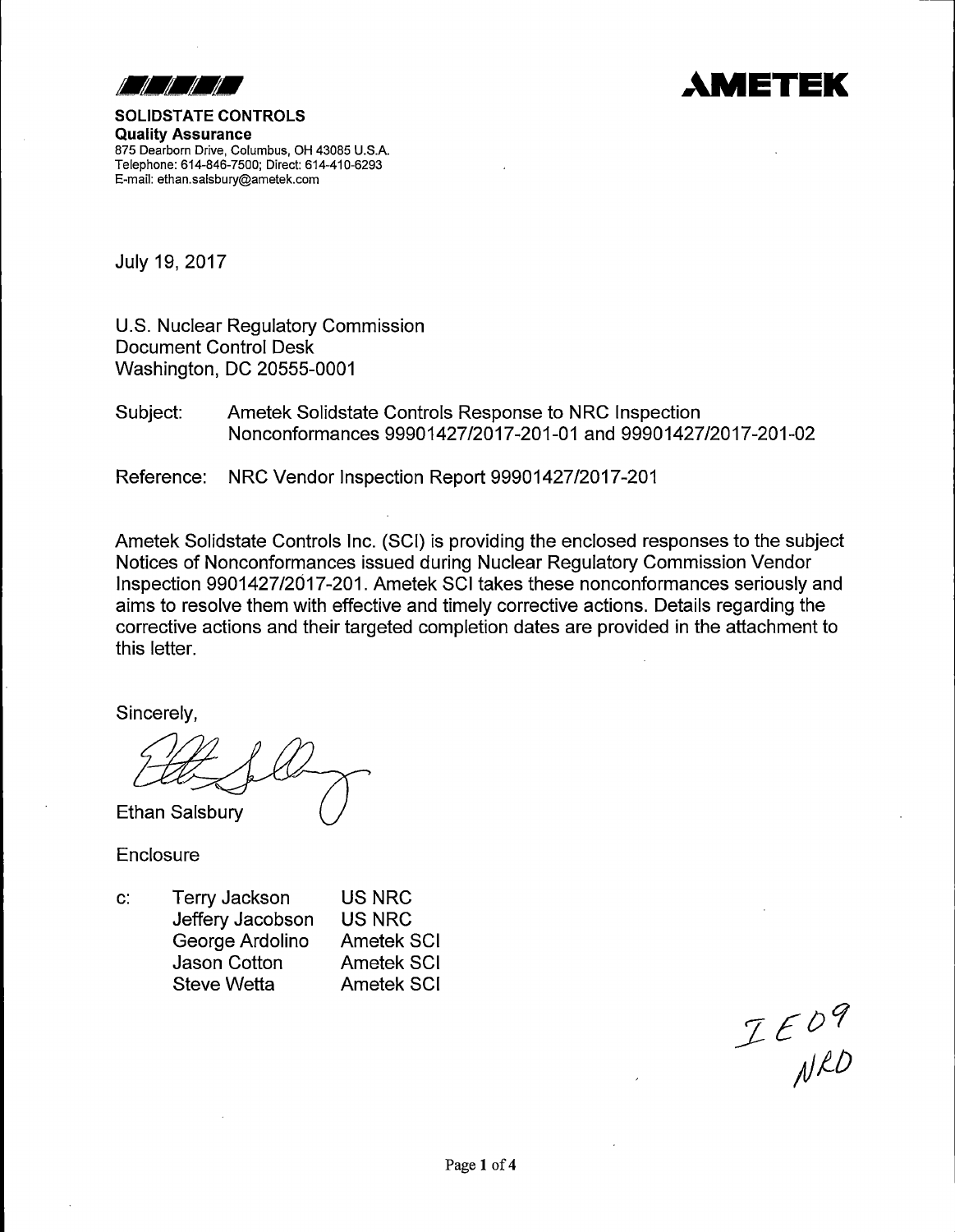



# **Response to Nonconformance 99901427/2017-201-01**

#### **Reason for Noncompliance**

Significant time and energy has been invested in developing tests and supporting technical justifications for establishing reasonable assurance that a component will perform its intended safety function. This is being completed in response to finding SR-2013-36-03 from the 2013 NUPIC Audit of Ametek Solidstate Controls. Due to the complexity and effort required for this corrective action, it has currently only been applied to replacement component dedication.

While components used in manufactured UPS systems have historically been considered dedicated with the final testing of the equipment, it is understood that not all critical characteristics can be verified with this method. This has not been addressed as an extent of condition to the 2013 NUPIC finding due to time constraints.

#### **Corrective Steps Taken and Results Achieved**

A corrective action has been entered into the corrective action system (SCl-CAR-109). A process is being developed to test components prior to installation in production equipment to verify the seismic critical characteristics that cannot be verified during final test.

# **Extent of Condition Review**

Aside from relays, as cited during the inspection, Ametek SCI has evaluated other potentially seismically sensitive components used by Ametek SCI. Based on guidance from EPRI TR-112579, Critical Characteristics for Acceptance of Seismically Sensitive Items and EPRI TR-105849, Plant Support Engineering: Generic Seismic Technical Evaluations of Replacement Items for Nuclear Power Plants Item Specific Evaluations, seismically sensitive components used by Ametek SCI include relays, timer relays, and fans. These components will have the seismic critical characteristics verified prior to installation during manufacturing and as replacement components.

#### **Corrective Steps to Avoid Noncomplainces**

A system is under development and will be implemented to verify seismic critical characteristics of safetyrelated, seismically sensitive components that cannot be tested in equipment prior to installation. This will require sampling plans and testing for seismically sensitive, safety-related components. It will also require provisions to component segregation and traceability, part identification, material handling procedures, and training.

#### **Corrective Action Completion Date**

Technical justifications and enhanced testing procedures have been created for several commonly used components. The process for incorporating these tests into components used in production is targeted to be completed in December, 2017.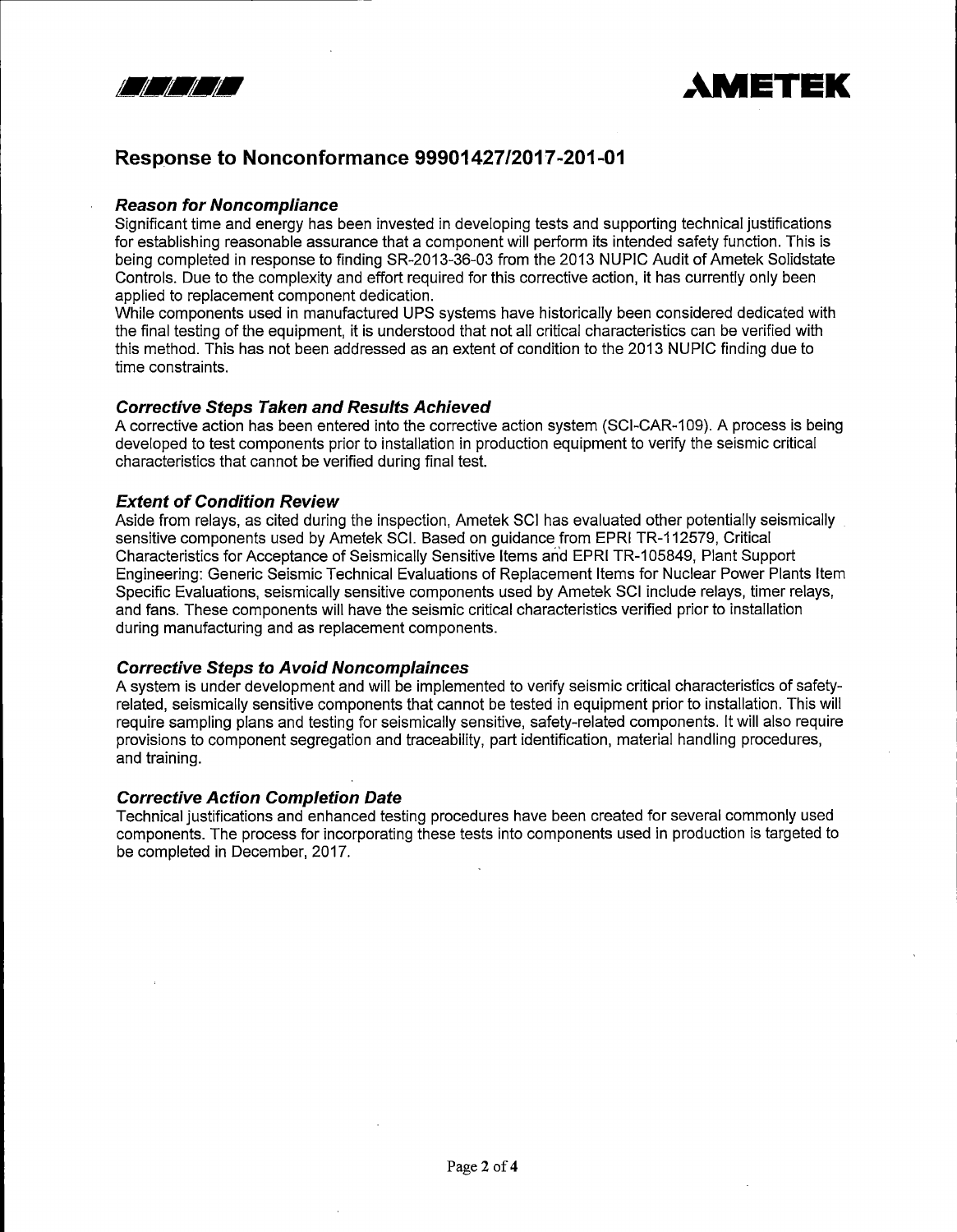



# **Response to Nonconformance 99901427/2017-201-02**

# **Part 1: Failure to Implement Corrective Actions from NRC Inspection, 99901427/2013-201**

### **Reason for Noncompliance**

In all of the instances cited in the previous NRC Inspection, the noncompliance occurred as a result of a lack of knowledge regarding the efforts and actions taken by the personnel previously responsible for addressing these issues. Therefore, any justifications or evidence to demonstrate the completion of corrective actions was unobtainable during the inspection. Specific responses to each of the instances are provided below.

# **Corrective Steps Taken and Results Achieved**

The corrective actions described in the response to Inspection Report 99901427/2013-201 have been completed. A checklist has been added to the Substantial Safety Hazard Assessment form, number 02- 190145, revision B. The purpose of this checklist is to facilitate compliance to 1 OCFR21 reporting by assigning deadlines for interim reports and evaluations based on the date of discovery. These dates are aligned with the requirements of 10CFR21. The form also includes the cognizant personnel responsible for the evaluation and completion of the Part 21 report. This form has been modified and included in procedures.

In response to the corrective actions regarding surge withstand testing and synchronization testing, Ametek SCI engineering has completed justifications for the acceptance of the equipment which were involved in this oversight. These justifications provide a similarity analysis for equipment which was not subject to surge withstand capability testing and an explanation of the circuitry for equipment that was outside of the specification limits during synchronization testing. These justifications have been added to the corresponding job files and the quality directory for future review.

#### **Extent of Condition Review**

Since the 2013 NRC inspection, the Ametek SCI corrective action system has been improved and more closely monitored to avoid instances similar to those described in the NRC Inspection report. The corrective actions entered into the system have been deemed acceptable on numerous occasions as they are evaluated routinely by internal and external audits for effectiveness and timeliness. Therefore, Ametek SCI does not have reason to believe this condition applies to any other corrective actions in the system.

#### **Corrective Steps to Avoid Noncompliances**

To assure compliance on future corrective actions, periodic meetings will be held to follow up on corrective actions and the tasks required for closure. These meetings will occur monthly and include managers from each department with open corrective action requests to promote prompt closure and escalation of open corrective actions.

# **Corrective Action Completion Date**

Objective evidence for the 2013 NRC Inspection responses have been created as described above. Monthly corrective action review meetings will be initiated in August, 2017.